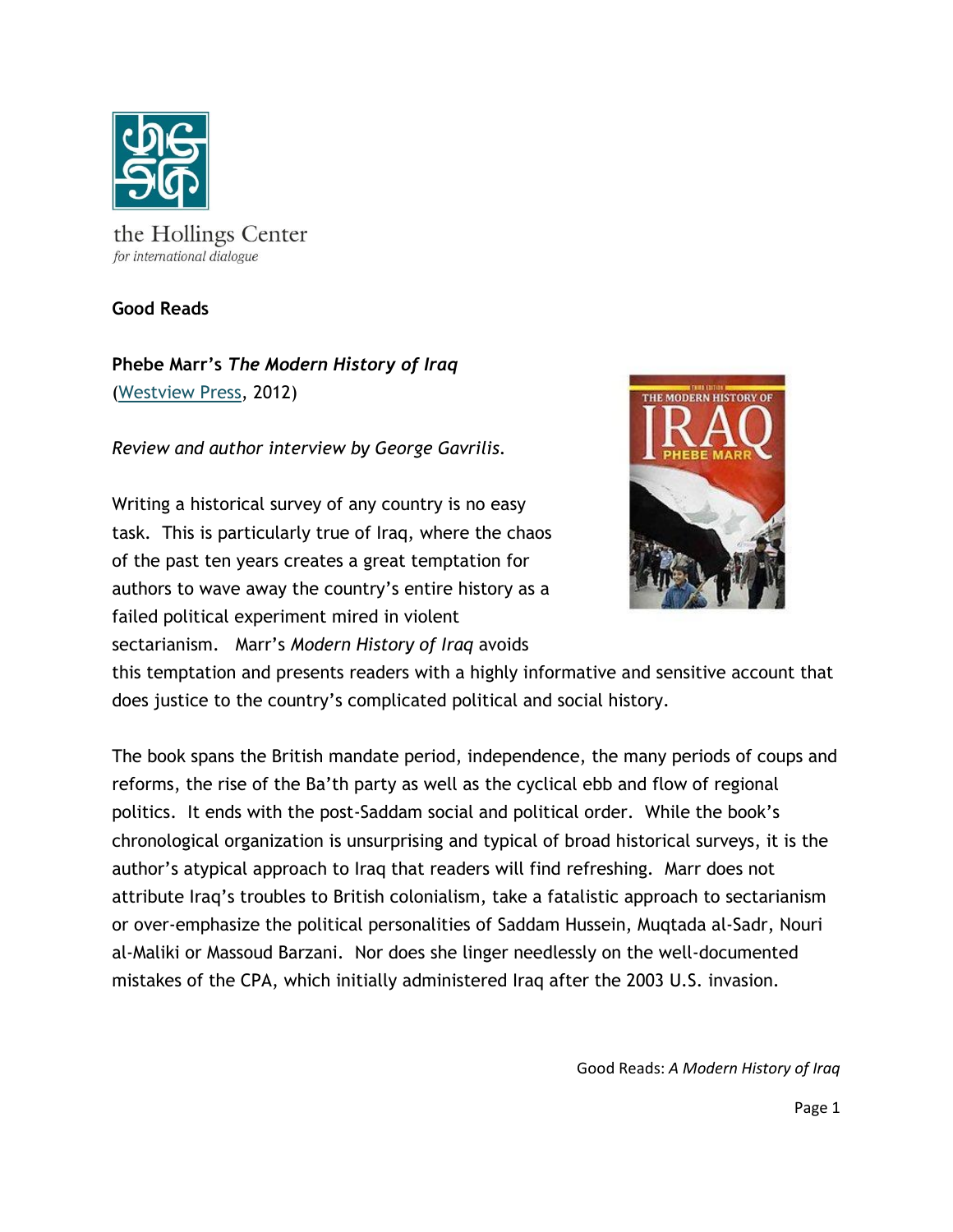

Marr's account treats Iraq as a contentious political landscape where politics involved skillful accommodation and cooptation alongside brute violence. Most all leaders (national, regional, communal and local) were as apt to make alliances of convenience as they were to resort to repression, and these shifting strategies of rule left their marks on Iraq's political system, economy and foreign policy.

Consider Marr's treatment of the Mosul Revolt of 1959, which was led by the commander of the town's garrison against the government of Abd al-

Karim Qasim, who had taken power through a coup the year before. The revolt against Qasim was poorly planned and did not get anticipated support from other cities or from neighboring countries. Qasim sent airplanes to bomb the city, and the revolt was quickly snuffed out. But the bombing was only the beginning explains Marr:

Kurds looted the city and attacked the populace. The Communists and the Peace Partisans massacred some of the well-to-do Mosul families, looting their houses…The chaos that ensued provided a stark glimpse of what might be in store of a "new" Iraq if order were not restored with a firm hand. That was averted with swift, if brutal, action. Leaders of the revolt were taken into custody by Qasim, brought to trial and executed (p. 92).

Rather than explain away the Mosul events as an outgrowth of sectarianism, Marr's account informs readers that the revolt had deep ideological roots and was as much anti-Communist as it was pro-Arab nationalist. Indeed, the left-leaning Qasim government was bent on making a series of educational, trade and agrarian reforms that required an alliance of convenience with Kurdish factions and Communists. The alliance had particularly antagonized conservative clerics, merchants and landlords who had resisted previous land reforms by shuttering their farms, locking up irrigation farms and moving to cities.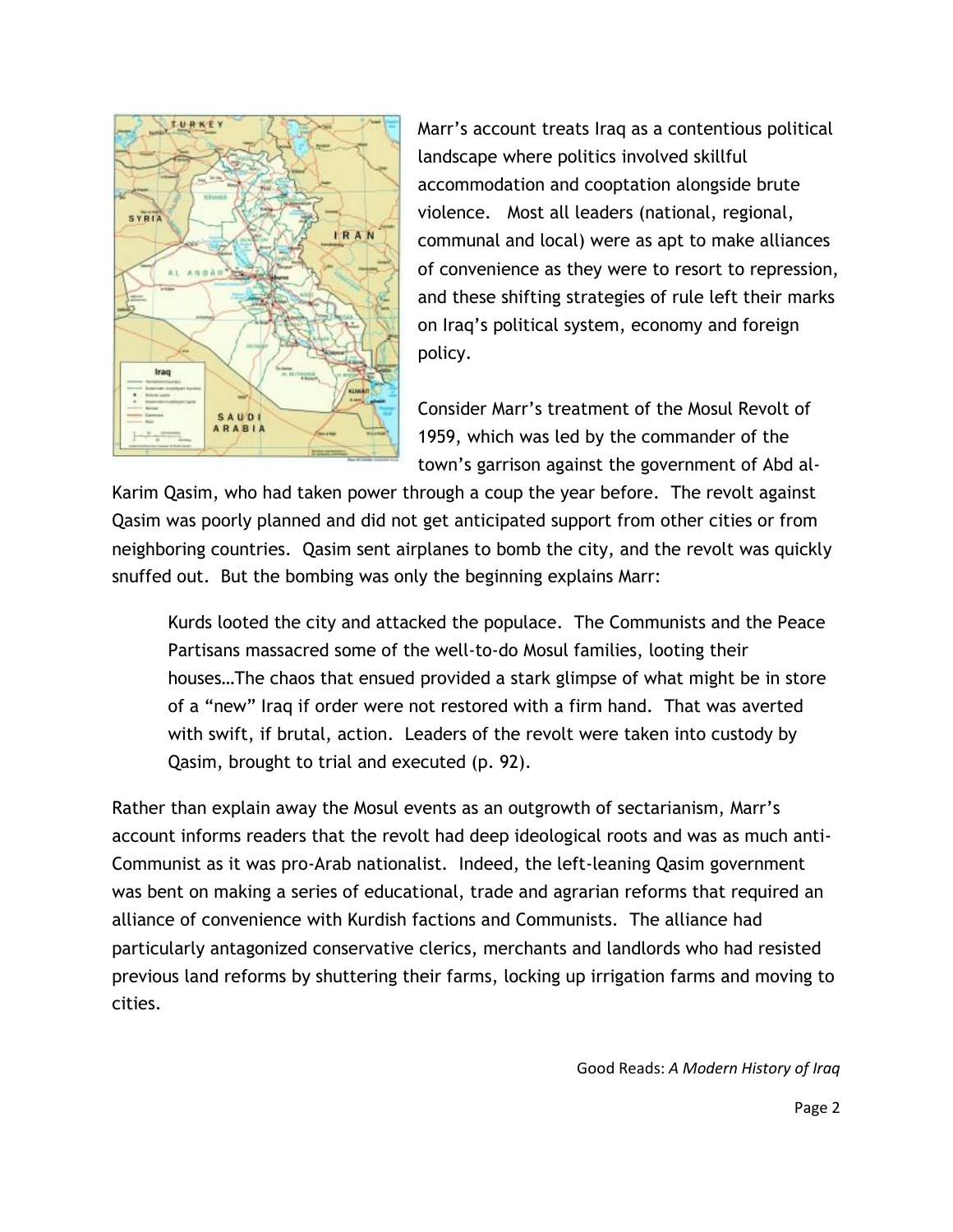The book adeptly covers Iraq's regional and sectarian divisions and Shi'a politics, but it is at its most vivid in discussing the politics of the Kurdish regions and parties. Many readers may be surprised to learn that the foundations of today's Kurdish formal regionalism were not laid in the no-fly-zone days of the 1990s, but in the 1960s and 1970s, when insecure governments in Baghdad made fleeting agreements with Kurdish political and militia leaders. The first Barzani-Talabani divisions came to the fore in the 1970s, when the ruling Ba'th party offered political spoils and weapons to Kurdish leaders willing to help the party consolidate its authority. Ba'th officials in Baghdad first concluded a 1970 agreement with Barzani for "autonomy" (the first official use of the word for the region in Iraq) and, by the mid-70s, made Arbil the administrative capital. These Ba'thist measures were designed to give the government in Baghdad breathing room to shift its consolidation efforts to Shi'a areas in the south; however, Baghdad's measures to co-opt Kurdish leadership would intensify a race across the two Kurdish factions for political and military influence that would prove difficult to tame.

Foreign policy buffs will find much of interest in the book, as Marr frequently ties in the effect of neighboring states on Iraq's domestic politics. Particularly fascinating is Marr's discussion of Iraq-Iran relations, which make appearances in most every chapter. Marr reminds readers that relations were thorny well before the Iran-Iraq war in the 1980s; they reached a breaking point in the late 1960s when the Ba'th party went after pro-Western, pro-Communist and pro-Iranian elements in Iraq with equal gusto. By January 1970, Baghdad had expelled the Iranian ambassador, closed consulates and deported Iranians and Iraqis of Iranian origin as a sign of its zero-tolerance of domestic interference.

This is a book that will please students of Middle East politics as much as policymakers, pundits and generalists who need a good and deep primer on Iraq. Throughout its pages, readers will encounter a series of fascinating and perhaps forgotten facts: In the 1910s, the British seconded officials from the India Office to administer Iraq; in 1958, the formation of the UAR nearly inspired Iraq, Jordan and Kuwait to unite in their own federation to which Iraq would have covered nearly 80% of the budget; in 1980, Iraqi aircraft bombed Iranian airbases and radar installations, modeling their attack on the Israeli 1967 strike on Egypt; in 1981 Saddam Hussein added "God is Great" to the Iraqi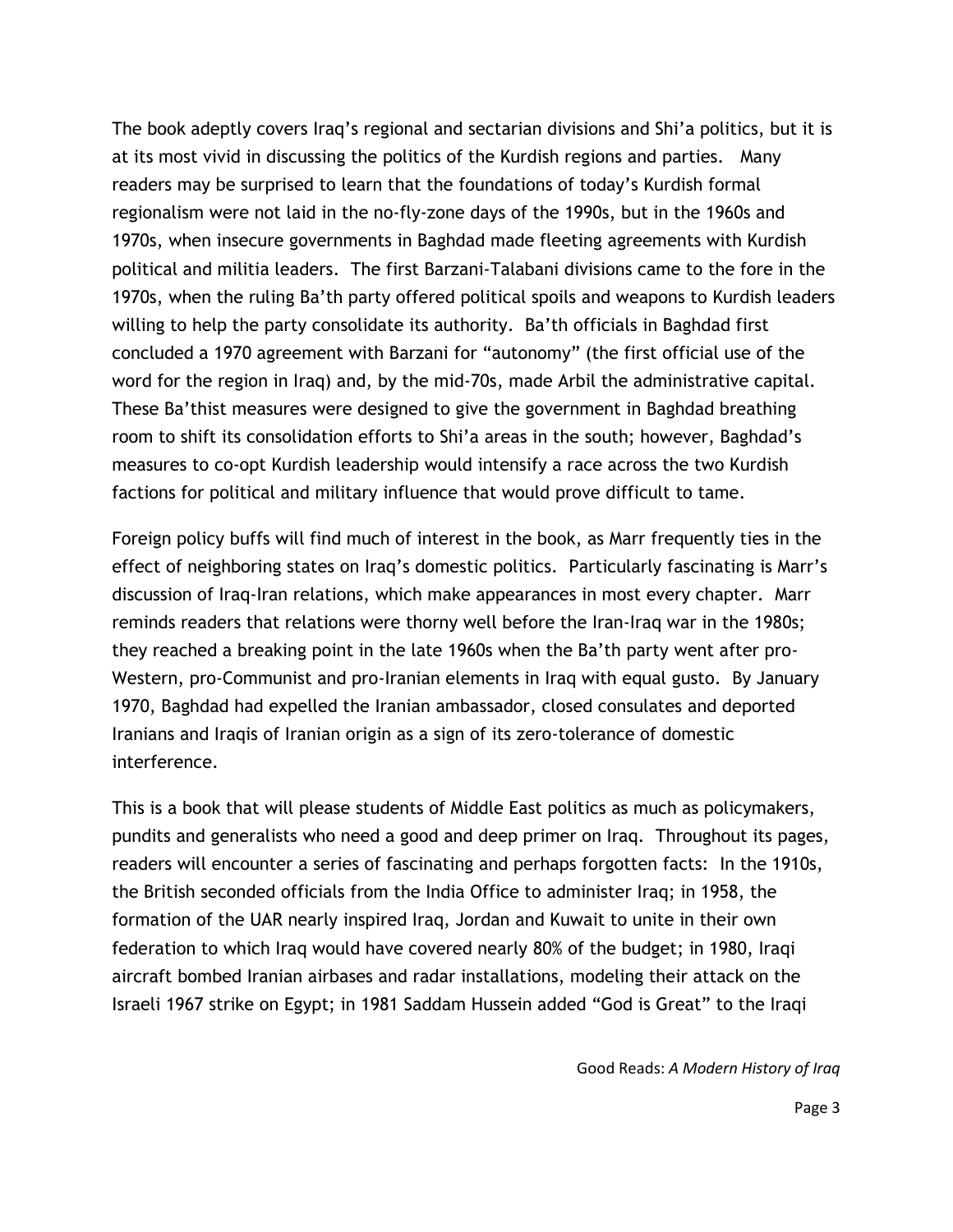flag in an effort to deploy religion to curtail insurrection; and over 1/3 of Iraq's labor force works for the public sector, just a notch below Saddam-era rates.



Dust storms due to environmental degradation are occurring with increasing frequency in Iraq. Source: Iraqiya TV News

It should be said that the book ends on a reluctantly pessimistic note. Marr notes that Iraq had "settled down into a pattern representing normalcy" after the recent civil war (p. 305). At the same time, her conclusion describes an Iraq where a Maliki administration—awash in booming oil revenues—is becoming increasingly authoritarian without a viable plan to diversify the country's economy and deal with persistent and staggering poverty.

Phebe Marr is a historian and leading authority on Iraq. She serves on the Board of Directors of the Hollings Center.

George Gavrilis recently interviewed Phebe Marr about *The Modern History of Iraq* and her broader work.

**Gavrilis: Tell us more about your field research for the book in Iraq and any memorable stories.**

**Marr:** I began my "field" work–so to say–in 1957 working on a thesis on the life and times of a nationalist figure who spanned the old Ottoman Empire and the formation of modern Iraq in the 1920s and 30s – a turbulent, transitional period not unlike the present one. That began my fascination with Iraq. Eventually the thesis morphed into the modern history book; the first edition came out in 1984 in the middle of the Iran-Iraq war; the second after the fall of Saddam and the third in late 2011. My real love is for the earlier historical period. While doing the research and interviewing leaders, I lived through the first "revolution" in 1958 in which Qasim replaced the monarchy. Early in 1957, to improve my spoken Arabic, an Iraqi arranged for me to stay in a village in the south near Kut–with the family of a well to do tribal-shaikh and landowner–where no one spoke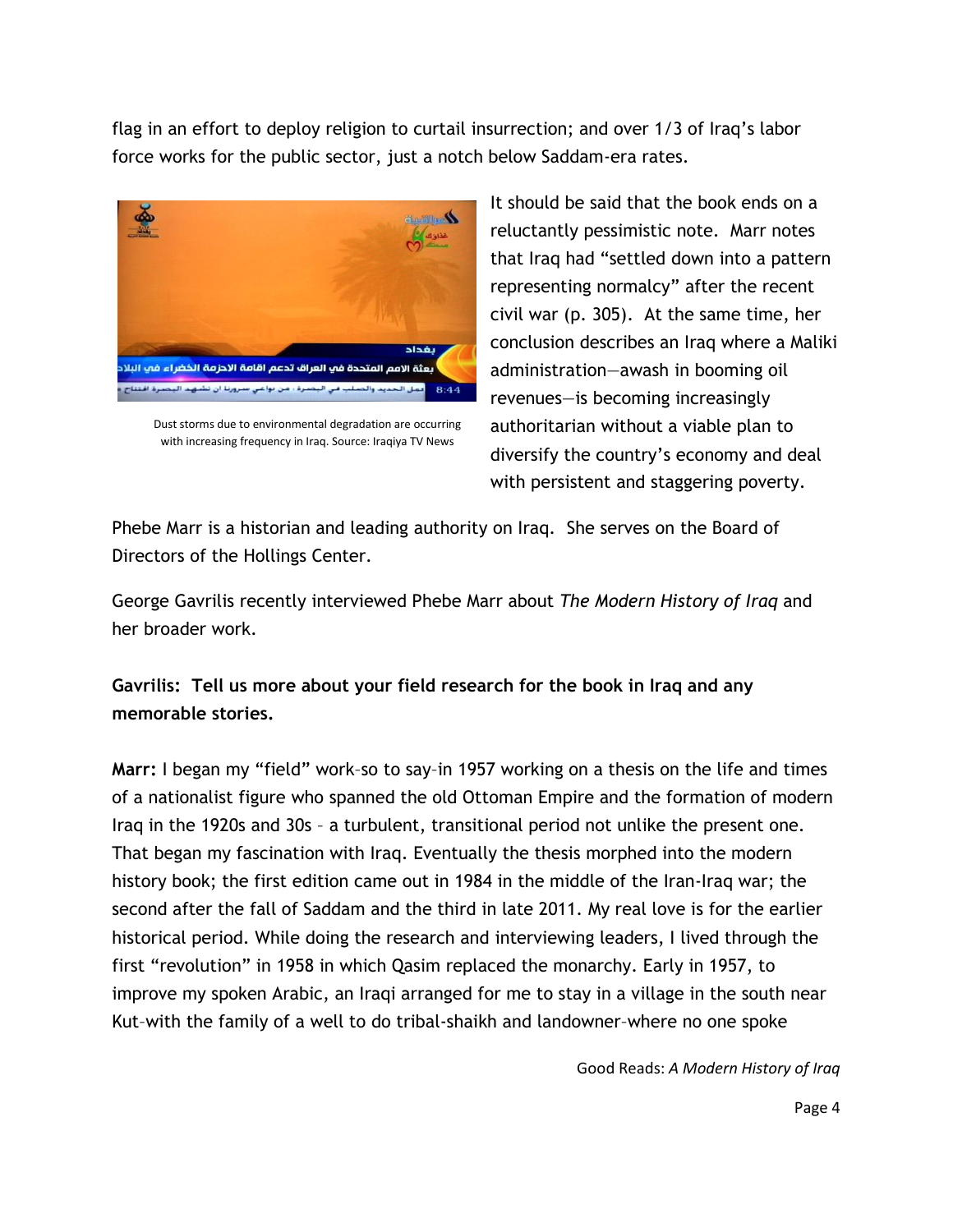English. What an experience! I was able to observe the shaikh settle disputes and virtually govern his area. I also spent hours with the women and learned about local customs and practices outside the Westernized cities. The insights I gained into family life, patterns of politics, religion and settlement of disputes has never left me–even though that feudal system has since crumbled. Under the Tribal Disputes Code, then in force, tribal areas were under the jurisdiction of the sheikh, who settled feuds through traditional arbitration and compensation ("*fasl*"). The practice still exists mainly in rural areas, a fact that our military officers discovered after 2003 and used to good advantage.

After 1968, I was not able to get a visa to Iraq because Saddam did not like what I was writing, but in the late 1980s, during the Iran-Iraq war, when I was working for a think tank in the National Defense University, the situation changed and I made a series of trips to Iraq traveling from one end of the country to the other. While the situation was restricted, I was able to get a good view of living conditions. In the 1990s, thanks to the hospitality of Kurdish leaders, I traveled extensively through the Kurdish areas including some formidable mountain territory. It was an exciting time for the Kurds as they were loosening their bonds with the central government. But early in 1992, the future was not so clear. I recall going into the *baladiyya* (municipal) office in some town and talking to the Kurdish mayor—a member of the KDP—who sat at his desk under a huge, official portrait of Saddam peering down with steely eyes. I recall thinking: Was the picture going to be coming down? Or would Saddam be back? I have been back to Iraq several times since the 2003 transition thanks to grants from USIP for research on Iraq's new leaders. Just as in 1957-58, despite the crush of events and difficult security circumstances, new leaders have been generous with their time. These on-the-ground experiences have made me a firm believer in "hands-on" research. They cannot substitute, of course, for documents, libraries and now the internet, but they are essential for understanding how the society functions.

## **Gavrilis: What aspect of Iraq's history or politics do you think is least understood in the United States?**

**Marr:** The least understood aspect of Iraq's politics is its culture–its political culture– the long-standing habits and patterns of behavior that people follow and the unspoken

Good Reads: *A Modern History of Iraq*

Page 5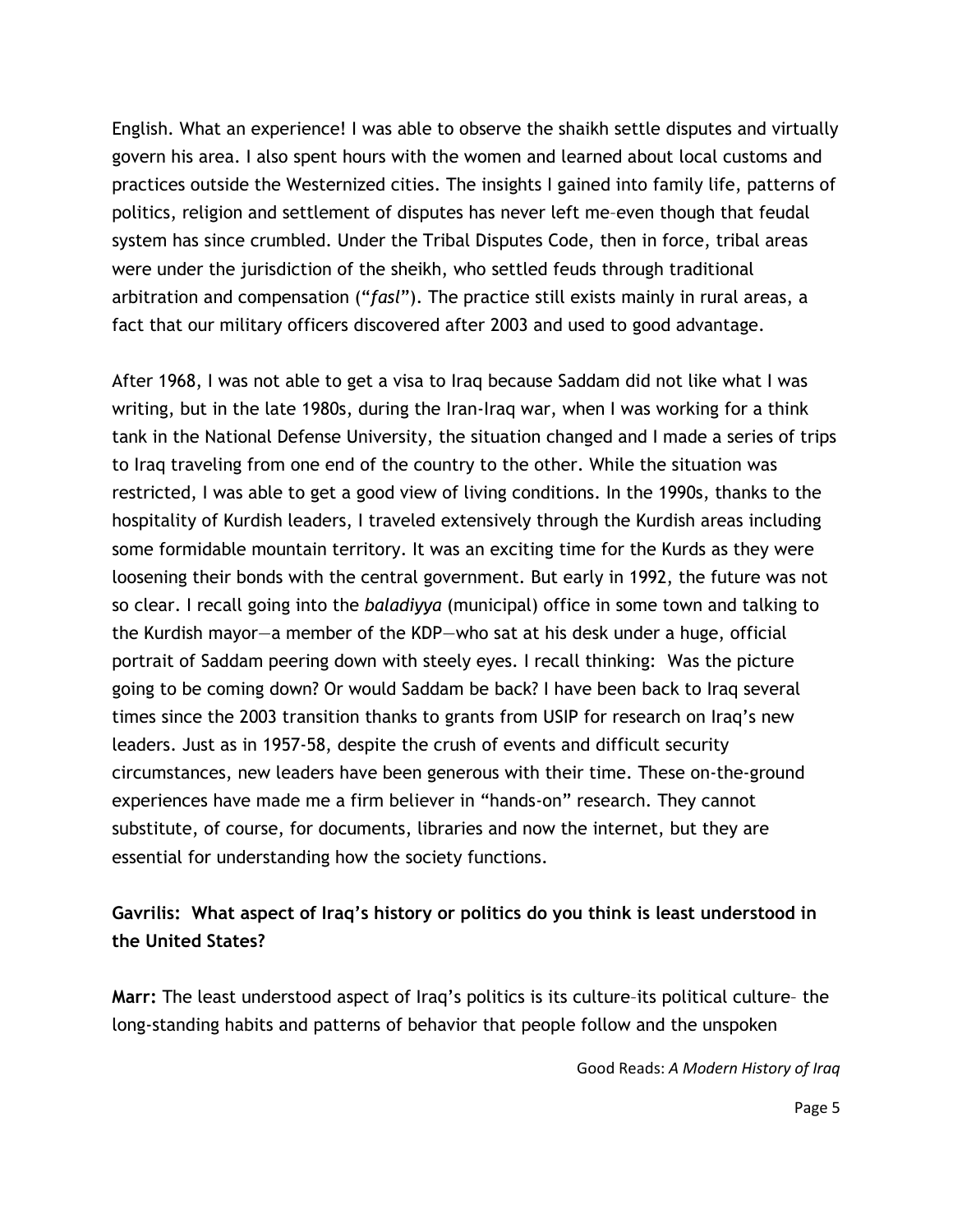assumptions that undergird them. For example, we attribute the authoritarian behavior of Iraq's current government (not without some justification) to the legacy of Saddam's rule, but much of what we see in Iraq reminds me just as much of Nuri al-Sa'id under the Monarchy and the walis and pashas of Ottoman times.

Iraq is a patrimonial society; institutions of government and business are based on strong personal and kinship ties, which engender loyalty and trust. Patronage is a very old way of doing business. There is nothing new about it. The Ottoman Empire was based on this principle, just as was Saddam's rule. Maliki–and Barzani–are both relying on this system behind the new constitution. It is this informal system of government–which operates in every society alongside formal structure–that is not clearly understood by most Americans. Hence we often fall back on Western models and assumptions in trying to comprehend Iraq. Institutions like parliament, political parties, trade unions and interest groups are not unfamiliar in Iraq and have a long history–stretching back at least to Ottoman times. They were institutionalized under British rule and then collapsed under military regimes and the Ba'th. But more traditional ways of operating have persisted– although these, too, have been transformed.

To get to know and understand this informal culture–in any country–takes time and effort, and in Iraq, strong personal relations. Time is the one commodity Americans do not seem to have enough of. We want efficiency and quick results, hence we often miss this cultural element. Saddam understood this. He came to power–and relied on a modern institution–a party structure with an ideology and an educated cadre, behind which he built a one-party state (in addition to coercion, of course). But behind this apparatus, he relied on his family and clan from Tikrit to hold power at the top and in all key institutions. There is a story –probably apocryphal– that when Saddam was maneuvering in the party to gain power, his uncle and father-in-law, a powerful member of a Tikrit clan, told him the party would not keep him in power but his family would. He took his advice. We probably could use a few more cultural anthropologists and historians to explore these nuances and remind us of continuities.

## **Gavrilis: What do you think Iraq will look like in five years?**

**Marr:** Iraq may not look so different from what you see today, but it is difficult to predict. It will continue to be a weak state but the question is whether erosion of the

Good Reads: *A Modern History of Iraq*

Page 6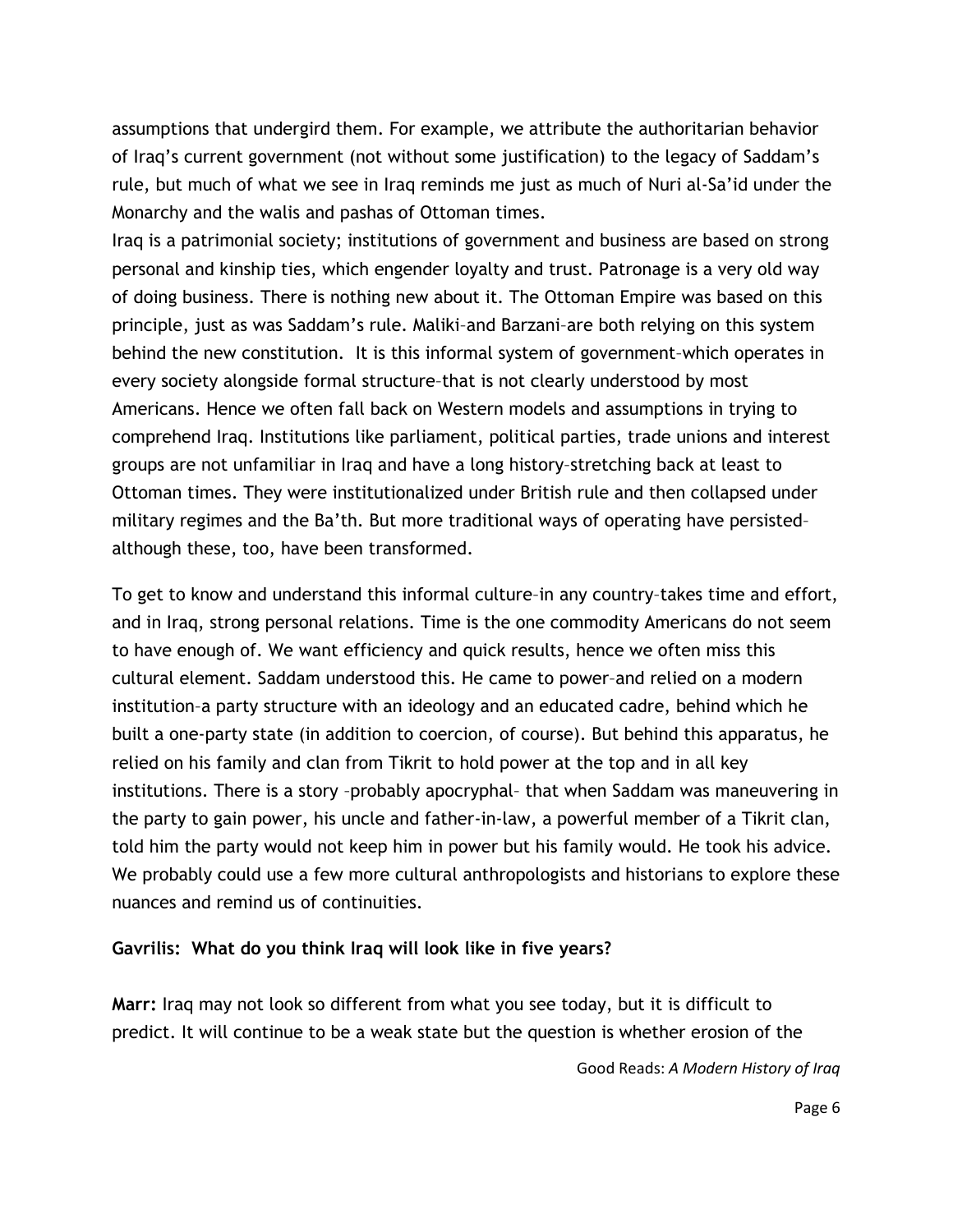social and political fabric will be so great as to create collapse. I don't think so. Internally, the question of identity will continue to be paramount. The issue is how strong "Iraqi" nationalism will prove to be. It may be stronger than most people think, particularly compared to alternatives. The greatest division is between the Kurds and Arabs. The desire for complete independence is strong among many Kurds but not practical in that time frame; moreover, there are strong countervailing feelings among the rest of the Iraqi population. Sectarian divisions (Shi'a-Sunni) are also rising based primarily on issues of politics and political exclusion (of Sunnis). Regional conflicts, especially in Syria, are exacerbating sectarianism. Iraq's new Shi'a leaders with a still fragile but growing hold on power feel threatened by the overthrow of the Assad government and its replacement by a Sunni dominated government, which would encourage and support its Sunni-dominated opposition. But bargaining inside Iraq between and among these groups continues and as long as it does–and some compromises are made–the new Iraq will continue, but as a highly decentralized state. As I've indicated, there is nothing new about this bargaining process. But for Iraq to do more than "survive," some sort of new identity, or direction, needs to emerge that generates more common ground.

Another unknown is how the oil factor will play out. Oil production and revenues are picking up–especially in the south–and a more robust economy might ease tensions. But how the Iraqi factions deal with the oil question will be critical. If oil can generate a compromise between the Kurds and the central government on sharing the wealth, Iraq will look more stable and developed in five years. So far the outcome of this struggle is too close to call, but it may be critical in determining the degree to which Iraq—and its younger generation—focuses more on development and less on identity.

## **Gavrilis: What conclusions—so far—can be drawn from your project on Iraq's textbooks?**

**Marr:** I find the new textbooks a fascinating window on Iraq. I am mainly looking at middle and high school texts on history, civics and the social sciences, but I also find myself being drawn into reading those on literature and religion as well. I see these texts as one source for understanding what current Iraqi leaders (especially political leaders)

Good Reads: *A Modern History of Iraq*

Page 7